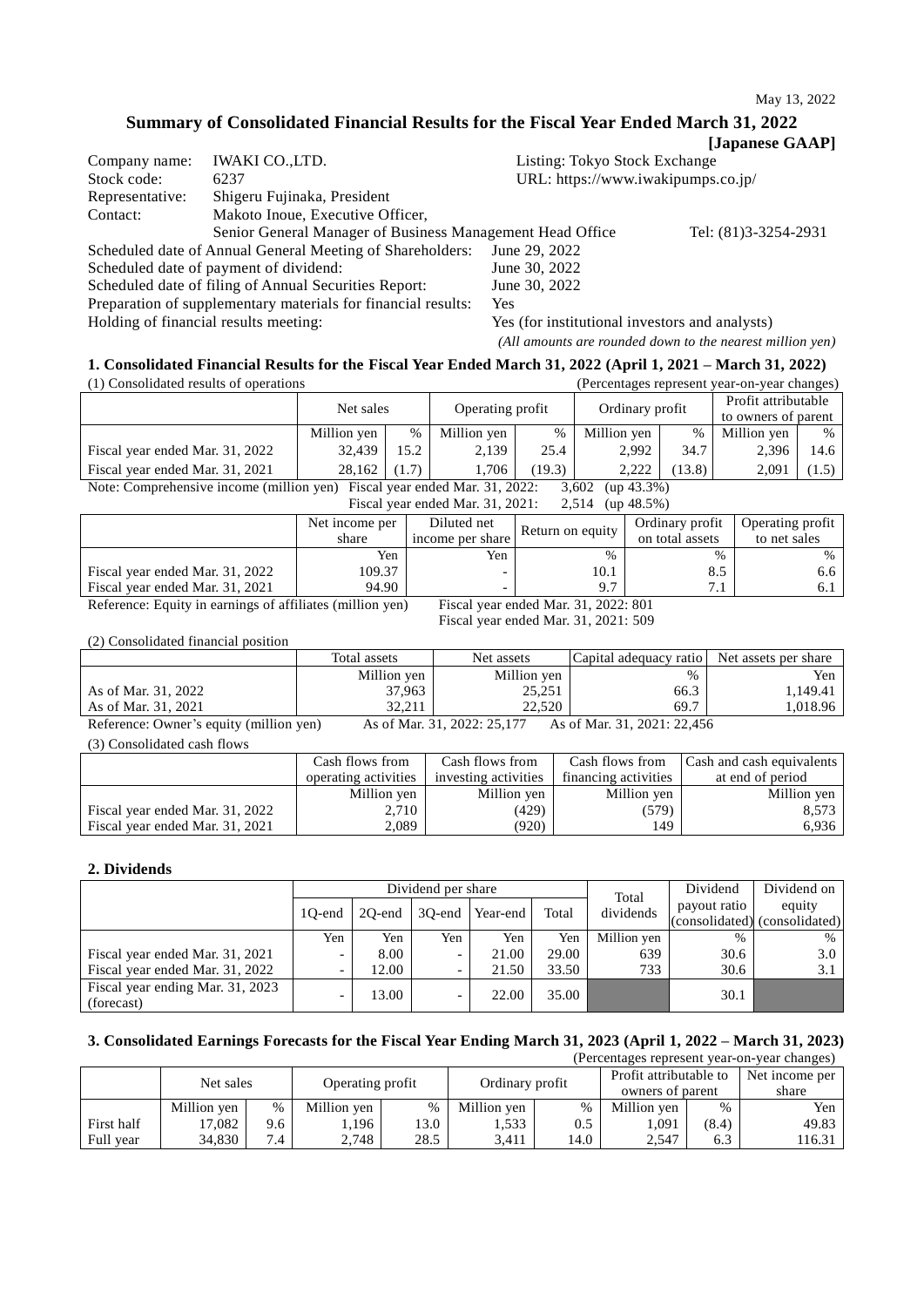**\* Notes**

(1) Changes in consolidated subsidiaries during the period (changes in scope of consolidation): None

(2) Changes in accounting policies and accounting-based estimates, and restatements

| 1) Changes in accounting policies due to revisions in accounting standards, others: | Yes  |
|-------------------------------------------------------------------------------------|------|
| 2) Changes in accounting policies other than 1) above:                              | None |
| 3) Changes in accounting-based estimates:                                           | None |
| 4) Restatements:                                                                    | None |

Note: Please refer to page 13 "3. Consolidated Financial Statements and Notes, (5) Notes to Consolidated Financial Statements, Changes in Accounting Policies" for details.

#### (3) Number of outstanding shares (common shares)

| 1) Number of shares outstanding at the end of the period (including treasury shares) |                   |                                  |                   |  |  |  |  |  |
|--------------------------------------------------------------------------------------|-------------------|----------------------------------|-------------------|--|--|--|--|--|
| As of Mar. 31, 2022:                                                                 | 22,490,910 shares | As of Mar. 31, 2021:             | 22,490,910 shares |  |  |  |  |  |
| 2) Number of treasury shares at the end of the period                                |                   |                                  |                   |  |  |  |  |  |
| As of Mar. 31, 2022:                                                                 | 585,863 shares    | As of Mar. 31, 2021:             | 451,856 shares    |  |  |  |  |  |
| 3) Average number of shares outstanding during the period                            |                   |                                  |                   |  |  |  |  |  |
| Fiscal year ended Mar. 31, 2022:                                                     | 21,913,149 shares | Fiscal year ended Mar. 31, 2021: | 22,035,190 shares |  |  |  |  |  |

## **Reference: Summary of Non-consolidated Financial Results**

### **Non-consolidated Financial Results for the Fiscal Year Ended March 31, 2022 (April 1, 2021 – March 31, 2022)**

| (1) Non-consolidated results of operations |             |       | (Percentages represent year-on-year changes) |        |                 |       |             |        |
|--------------------------------------------|-------------|-------|----------------------------------------------|--------|-----------------|-------|-------------|--------|
|                                            | Net sales   |       | Operating profit                             |        | Ordinary profit |       | Profit      |        |
|                                            | Million yen | $\%$  | Million yen                                  | $\%$   | Million yen     | $\%$  | Million yen | $\%$   |
| Fiscal year ended Mar. 31, 2022            | 25.622      | 14.9  | 2,002                                        | 61.7   | 2,649           | 41.6  | 2.227       | 48.5   |
| Fiscal year ended Mar. 31, 2021            | 22,293      | (1.7) | 1,237                                        | (14.0) | 1,870           | (8.1) | 1,500       | (15.7) |

|                                 |        | Net income per share Diluted net income per share |
|---------------------------------|--------|---------------------------------------------------|
|                                 | Yen    | Yen                                               |
| Fiscal year ended Mar. 31, 2022 | 101.66 |                                                   |
| Fiscal year ended Mar. 31, 2021 | 68.09  |                                                   |

(2) Non-consolidated financial position

|                                                | Total assets | Net assets           | Equity ratio | Net assets per share           |
|------------------------------------------------|--------------|----------------------|--------------|--------------------------------|
|                                                | Million yen  | Million yen          | %            | Yen                            |
| As of Mar. 31, 2022                            | 31.350       | 19.464               | 62.1         | 888.58                         |
| As of Mar. 31, 2021                            | 27.529       | 18.197               | 66.1         | 825.68                         |
| Reference: Shareholders' equity (million yen): |              | As of Mar. 31, 2022: | 19.464       | As of Mar. 31, 2021:<br>18.197 |

\* The current financial report is not subject to audit by certified public accountants or auditing firms.

\* Cautionary statement with respect to forward-looking statements

Note concerning forward-looking statements

Forecasts of future performance in these materials are based on assumption judged to be valid and information available to Iwaki's management at the time the materials were prepared, but are not promises by Iwaki regarding future performance. Actual results may differ materially from the forecasts. Please refer to "1. Overview of Results of Operations, (1) Results of Operations, 2) Outlook" on page 2 for forecast assumptions and notes of caution for usage.

How to view supplementary materials for the financial results

Iwaki plans to hold a financial results meeting for institutional investors and analysts on May 27, 2022. Materials to be distributed at this event will be available on the Company's website in advance.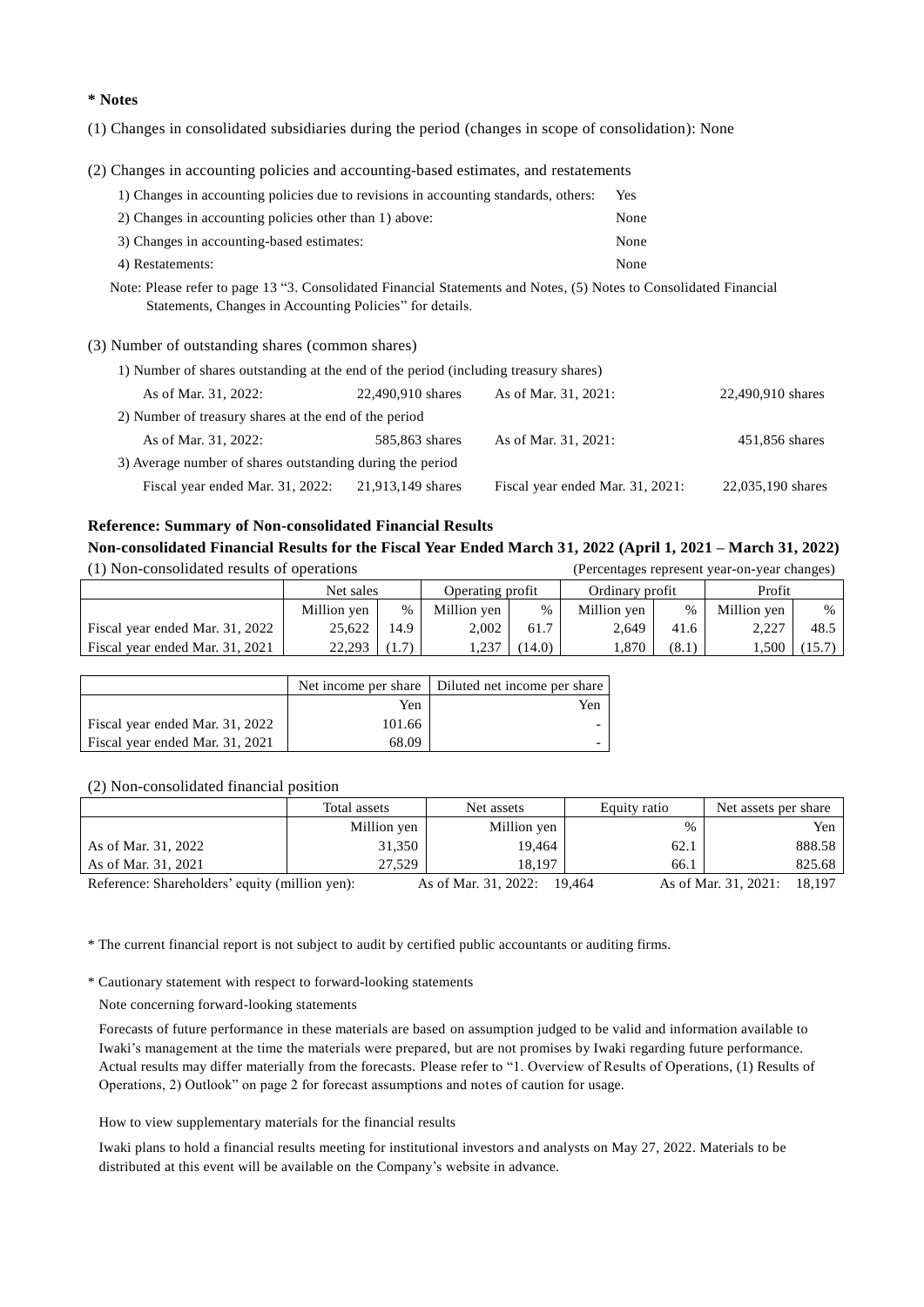## Contents of Attachments

| 1. Overview of Results of Operations                           | 2              |
|----------------------------------------------------------------|----------------|
| (1) Results of Operations                                      | 2              |
| (2) Financial Position                                         | 3              |
| 2. Basic Approach to the Selection of Accounting Standards     | $\overline{4}$ |
| 3. Consolidated Financial Statements and Notes                 | 5              |
| (1) Consolidated Balance Sheet                                 | 5              |
| (2) Consolidated Statements of Income and Comprehensive Income | 7              |
| <b>Consolidated Statement of Income</b>                        | 7              |
| Consolidated Statement of Comprehensive Income                 | 8              |
| (3) Consolidated Statement of Changes in Equity                | 9              |
| (4) Consolidated Statement of Cash Flows                       | 11             |
| (5) Notes to Consolidated Financial Statements                 | 13             |
| Going Concern Assumption                                       | 13             |
| Changes in Accounting Policies                                 | 13             |
| Reclassifications                                              | 13             |
| Segment and Other Information                                  | 14             |
| Per Share Information                                          | 15             |
| <b>Subsequent Events</b>                                       | 15             |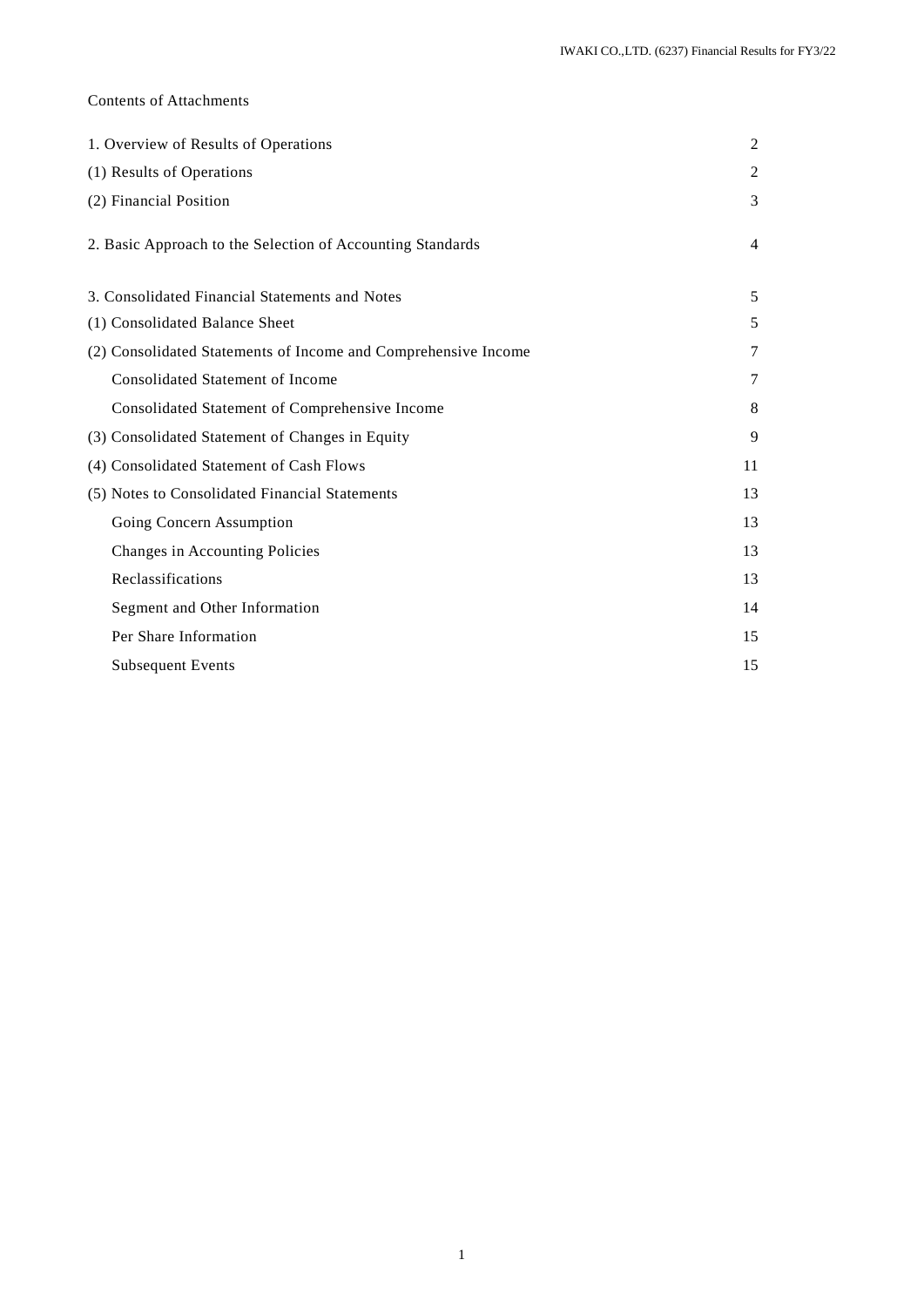#### **1. Overview of Results of Operations**

#### **(1) Results of Operations**

#### 1) Operating results for the current fiscal year

During the fiscal year that ended on March 31, 2022, the Japanese economy moved toward normalcy as capital investment showed signs of recovery and the state of emergency and other restrictive measures were lifted. Nevertheless, the outlook remains uncertain because of global shortages of semiconductors and electronic components, soaring raw material prices, and the spread of new mutant strains of the COVID-19 virus.

Overseas economies are also headed toward recovery as restrictions due to the COVID-19 pandemic are being eased. However, concerns about risks of economic downturn remain due to rising tensions in Ukraine which has led to sharply higher energy prices and supply chains disruptions.

Iwaki has been taking many actions in Japan to improve its corporate value based on the core policy of "winning by improving customer satisfaction." Overseas, there were activities encompassing 21 affiliated companies in 15 countries to increase sales. The Iwaki Group continued to accelerate the implementation of various measures for achieving numerical targets of the Iwaki Group 10-year vision of net sales of 40 billion yen and an operating margin of 10% in the fiscal year ending on March 31, 2025 based on the policy of "supplying the world's best products as All Iwaki."

The semiconductor/liquid crystal market remained strong, increasing 51.2% from one year earlier and driving up sales against the backdrop of strong production of semiconductor manufacturing equipment. In addition, sales were also higher than one year earlier in all other markets. As a result, overall sales were favorable.

Sales in Japan increased 7.9% from one year earlier to 17,997 million yen as a result of higher sales particularly in the semiconductor/liquid crystal, medical equipment and surface treatment equipment markets. Overseas, sales in Europe increased 34.0% to 3,972 million yen. This was because the four Iwaki Nordic Group companies (Denmark, Sweden, Finland, and Norway) were included in the consolidation for the full year (only from the third quarter in the previous fiscal year). In addition, overall sales, excluding the Iwaki Nordic Group, were also strong. Sales in the United States rose 21.4% to 4,301 million yen because sales largely increased particularly in the water treatment market. In Asia, sales rose mainly in the semiconductor/liquid crystal and surface treatment equipment markets for South Korea and Taiwan. As a result, sales were 2,865 million yen (up 31.1% year-on-year). Sales in China were up 15.6% to 2,044 million yen because sales to the semiconductor/liquid crystal and new energy markets increased, although the recovery in the medical equipment market was lackluster throughout the fiscal year. Sales were higher in all regional markets.

By product category, sales of pneumatic drive pumps for the semiconductor/liquid crystal market have also made a significant contribution to the increase in sales. Sales of core versatile magnetic drive pumps were strong, and sales of metering pumps remained steady.

As a result, consolidated net sales increased 15.2% to 32,439 million yen.

Higher sales offset the rise in the cost of sales ratio and increase in selling, general and administrative expenses. As a result, operating profit increased 25.4% from one year earlier to 2,139 million yen. Ordinary profit was up 34.7% to 2,992 million yen as the share of profit of entities accounted for using equity method rose sharply. Profit attributable to owners of parent increased 14.6% to 2,396 million yen as there was no extraordinary income as in the previous fiscal year, increase in income taxes and other factors.

There is no business segment information because chemical pumps are the only business of the Iwaki Group.

#### 2) Outlook

Although the impact of the difficulties in parts procurement, soaring raw material prices and prolonged geopolitical risks resulting from the invasion of Ukraine on the economy is unclear, we forecast higher sales in the fiscal year ending March 31, 2023 because of the expected recovery in capital expenditures and the steady growth in orders for the products of the Iwaki Group.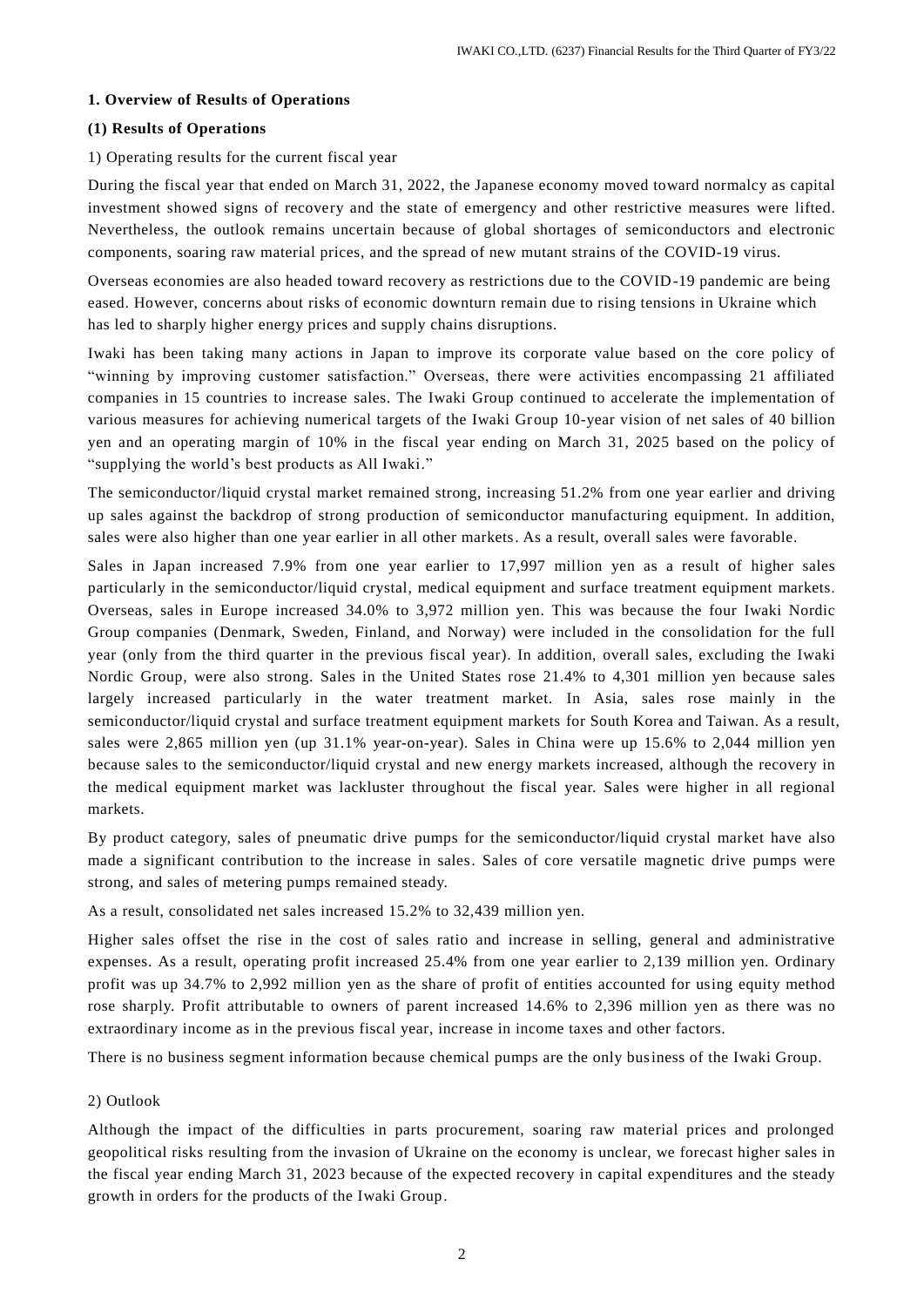While continuing to focus on the theme of "winning by improving customer satisfaction," we will use many activities in Japan for meeting the demand for product replacement and maintenance services. Overseas, we will create even closer ties with affiliated companies with the goal of more growth in overseas markets.

Based on this outlook, we forecast a 7.4% increase in consolidated net sales to 34,830 million yen, a 28.5% increase in operating profit to 2,748 million yen, a 14.0% increase in ordinary profit to 3,411 million yen, and a 6.3% increase in profit attributable to owners of parent to 2,547 million yen in the fiscal year ending on March 31, 2023.

These projections are based on information available at the time this report was released. Actual results may differ from projections due to a variety of factors.

#### **(2) Financial Position**

1) Assets, liabilities and net assets

#### Assets

The balance of current assets at the end of the current fiscal year was 27,370 million yen, up 4,646 million yen from the end of the previous fiscal year. This was mainly due to increases of 1,654 million yen in cash and deposits, 727 million yen in electronically recorded monetary claims-operating, and 1,153 million yen in raw materials and supplies. The balance of non-current assets was 10,592 million yen at the end of the current fiscal year, up 1,105 million yen from the end of the previous fiscal year. This was mainly because of increases of 216 million yen in investment securities and 887 million yen in retirement benefit asset.

As a result, total assets increased 5,751 million yen from the end of the previous fiscal year to 37,963 million yen.

#### Liabilities

The balance of current liabilities at the end of the current fiscal year was 11,034 million yen, up 3,301 million yen from the end of the previous fiscal year. This was mainly due to an increase of 3,209 million yen in electronically recorded obligations-operating. The balance of non-current liabilities was 1,677 million yen at the end of the current fiscal year, down 280 million yen from the end of the previous fiscal year. This was mainly due to a decrease of 264 million yen in retirement benefit liability.

As a result, total liabilities increased 3,020 million yen from the end of the previous fiscal year to 12,711 million yen.

#### Net assets

The balance of net assets at the end of the current fiscal year was 25,251 million yen, up 2,731 million yen from the end of the previous fiscal year. The main factors include increases of 1,668 million yen in retained earnings and 739 million yen in remeasurements of defined benefit plans.

Consequently, the capital adequacy ratio was 66.3% (69.7% at the end of the previous fiscal year).

#### 2) Cash flows

Cash and cash equivalents (hereinafter, "net cash") at the end of the current fiscal year was 8,573 million yen, up 1,637 million yen over the end of the previous fiscal year (an increase of 1,229 million yen in the previous fiscal year).

The cash flow components during the current fiscal year and the main reasons for changes are as described below.

#### Cash flows from operating activities

Net cash provided by operating activities was 2,710 million yen (2,089 million yen provided in the previous fiscal year). Positive factors include profit before income taxes of 3,107 million yen, which offset negative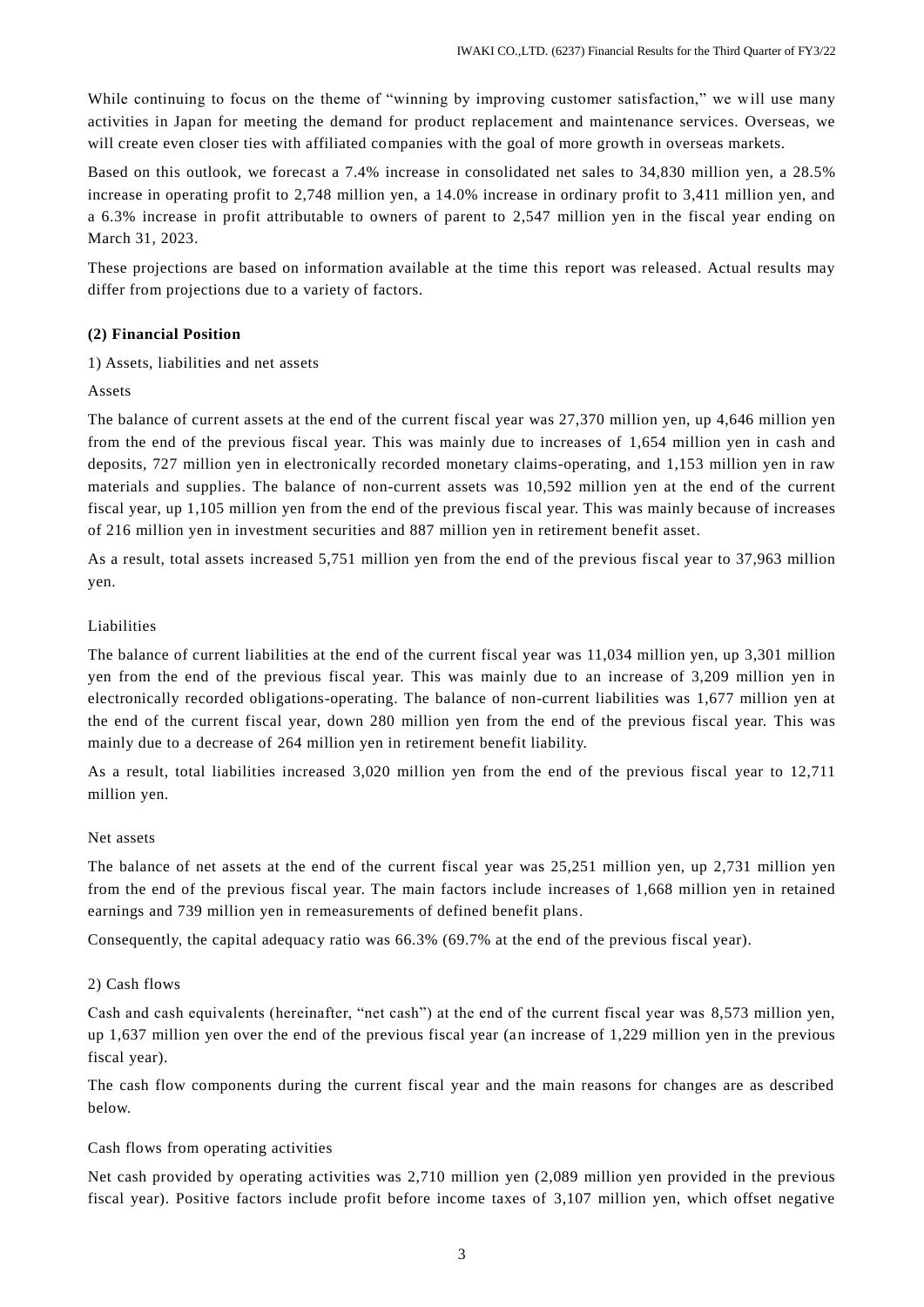factors including income taxes paid of 598 million yen.

## Cash flows from investing activities

Net cash used in investing activities was 429 million yen (920 million yen used in the previous fiscal year). Negative factors include purchase of property, plant and equipment and intangible assets of 628 million yen, which offset positive factors including proceeds from sale of investment securities of 198 million yen.

## Cash flows from financing activities

Net cash used in financing activities was 579 million yen (149 million yen provided in the previous fiscal year). Negative factors include dividends paid of 723 million yen, which offset positive factors including a net increase in short-term borrowings of 489 million yen.

## **2. Basic Approach to the Selection of Accounting Standards**

The Iwaki Group will continue to prepare consolidated financial statements using Japanese accounting standards for the time being to permit comparisons with prior years and with the financial data of other companies.

We will take suitable actions with regard to the application of International Financial Reporting Standards (IFRS) by taking into account associated factors in Japan and other countries.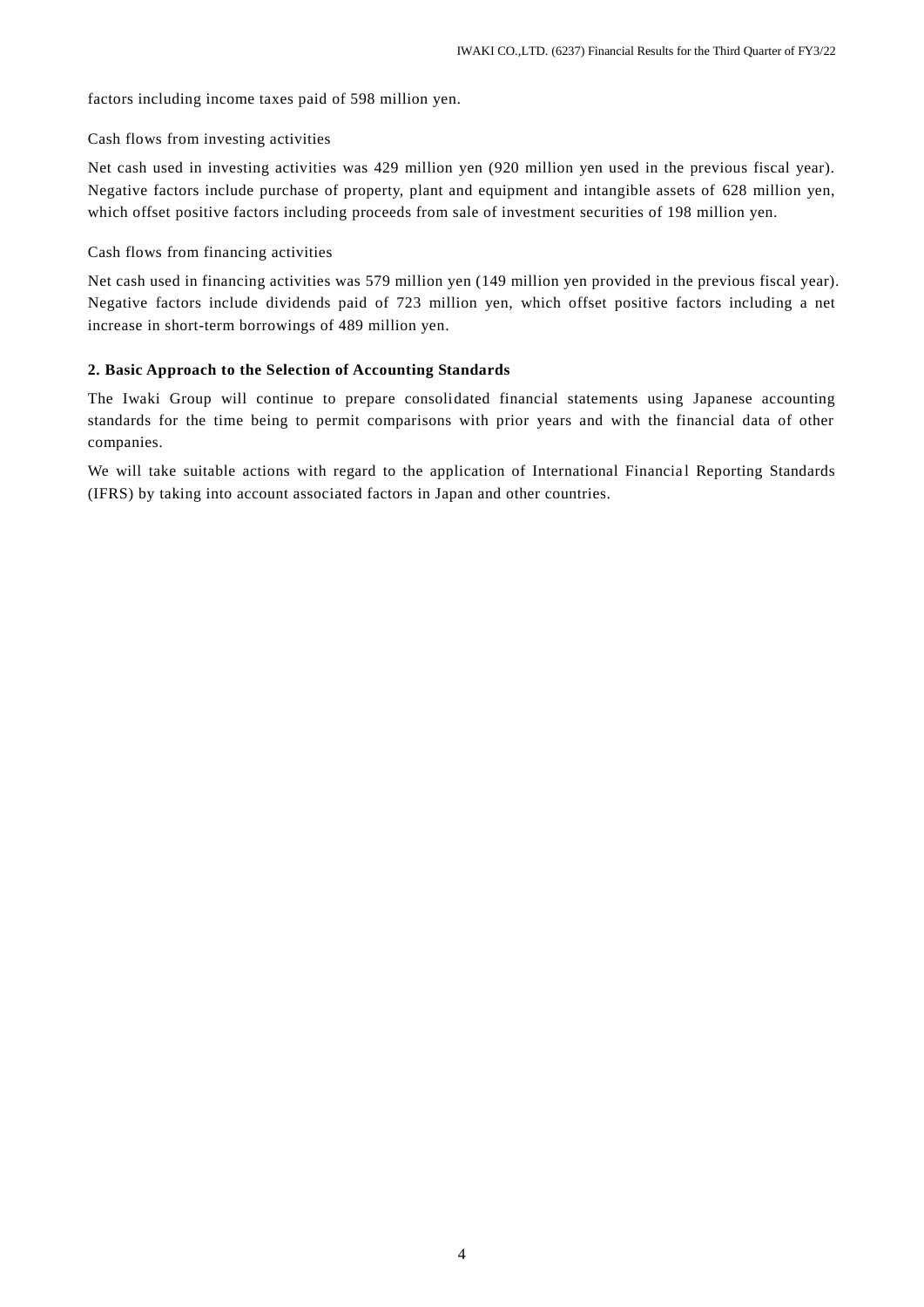# **3. Consolidated Financial Statements and Notes**

# **(1) Consolidated Balance Sheet**

|                                                   |                       | (Thousands of yen)    |
|---------------------------------------------------|-----------------------|-----------------------|
|                                                   | FY3/21                | FY3/22                |
|                                                   | (As of Mar. 31, 2021) | (As of Mar. 31, 2022) |
| Assets                                            |                       |                       |
| Current assets                                    |                       |                       |
| Cash and deposits                                 | 7,127,637             | 8,781,886             |
| Notes and accounts receivable-trade               | 6,396,840             |                       |
| Notes receivable-trade                            |                       | 793,843               |
| Accounts receivable-trade                         |                       | 5,781,820             |
| Electronically recorded monetary claims-operating | 3,168,898             | 3,896,433             |
| Merchandise and finished goods                    | 2,587,283             | 3,274,488             |
| Work in process                                   | 57,518                | 119,888               |
| Raw materials and supplies                        | 3,131,450             | 4,285,302             |
| Other                                             | 282,115               | 489,283               |
| Allowance for doubtful accounts                   | (26,955)              | (52, 156)             |
| Total current assets                              | 22,724,788            | 27,370,790            |
| Non-current assets                                |                       |                       |
| Property, plant and equipment                     |                       |                       |
| Buildings and structures                          | 7,571,174             | 7,866,212             |
| Accumulated depreciation and impairment           | (3,988,958)           | (4,184,745)           |
| Buildings and structures, net                     | 3,582,216             | 3,681,467             |
| Machinery, equipment and vehicles                 | 3,005,576             | 3,246,918             |
| Accumulated depreciation and impairment           | (2, 563, 625)         | (2,775,483)           |
| Machinery, equipment and vehicles, net            | 441,951               | 471,435               |
| Tools, furniture and fixtures                     | 2,013,058             | 2,071,207             |
| Accumulated depreciation and impairment           | (1,675,948)           | (1,770,695)           |
| Tools, furniture and fixtures, net                | 337,110               | 300,511               |
| Land                                              | 1,041,934             | 1,043,711             |
| Leased assets                                     | 343,294               | 350,172               |
| Accumulated depreciation                          | (140, 243)            | (176, 849)            |
| Leased assets, net                                | 203,051               | 173,323               |
| Construction in progress                          | 84,481                | 16,369                |
| Other                                             | 37,184                | 44,400                |
| Accumulated depreciation                          | (28, 490)             | (34, 044)             |
| Other, net                                        |                       |                       |
|                                                   | 8,694                 | 10,356                |
| Total property, plant and equipment               | 5,699,439             | 5,697,174             |
| Intangible assets                                 |                       |                       |
| Goodwill                                          | 769,340               | 706,796               |
| Trademark right                                   | 33,044                | 26,788                |
| Other                                             | 333,210               | 529,048               |
| Total intangible assets                           | 1,135,596             | 1,262,634             |
| Investments and other assets                      |                       |                       |
| Investment securities                             | 1,893,584             | 2,110,109             |
| Deferred tax assets                               | 460,137               | 323,464               |
| Retirement benefit asset                          |                       | 887,160               |
| Other                                             | 298,217               | 312,168               |
| Total investments and other assets                | 2,651,939             | 3,632,902             |
| Total non-current assets                          | 9,486,975             | 10,592,711            |
| Total assets                                      | 32,211,764            | 37,963,502            |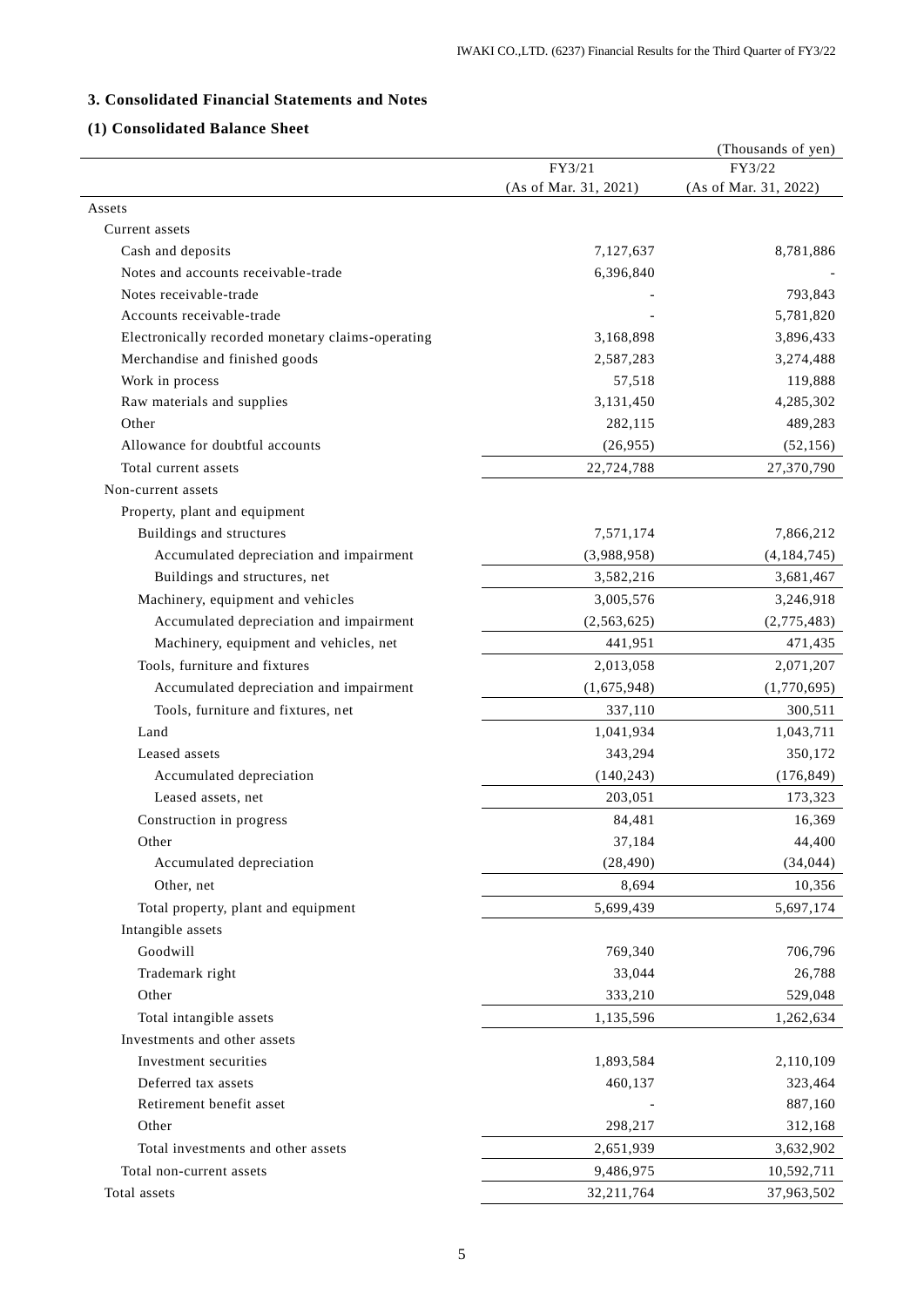|                                                          |                       | (Thousands of yen)    |
|----------------------------------------------------------|-----------------------|-----------------------|
|                                                          | FY3/21                | FY3/22                |
|                                                          | (As of Mar. 31, 2021) | (As of Mar. 31, 2022) |
| Liabilities                                              |                       |                       |
| Current liabilities                                      |                       |                       |
| Notes and accounts payable-trade                         | 3,804,556             | 2,492,928             |
| Electronically recorded obligations-operating            | 675,571               | 3,884,760             |
| Short-term borrowings                                    | 820,592               | 1,244,747             |
| Current portion of long-term borrowings                  | 75,000                | 75,000                |
| Lease liabilities                                        | 76,259                | 74,399                |
| Income taxes payable                                     | 280,804               | 587,120               |
| Contract liabilities                                     |                       | 44,987                |
| Provision for bonuses                                    | 752,791               | 1,022,448             |
| Provision for bonuses for directors (and other officers) | 90,332                | 131,504               |
| Provision for product warranties                         | 73,235                | 90,778                |
| Other                                                    | 1,084,479             | 1,385,959             |
| Total current liabilities                                | 7,733,624             | 11,034,634            |
| Non-current liabilities                                  |                       |                       |
| Long-term borrowings                                     | 637,500               | 562,500               |
| Lease liabilities                                        | 154,294               | 124,271               |
| Retirement benefit liability                             | 264,352               |                       |
| Asset retirement obligations                             | 196,119               | 223,382               |
| Other                                                    | 705,395               | 767,173               |
| Total non-current liabilities                            | 1,957,661             | 1,677,327             |
| Total liabilities                                        | 9,691,286             | 12,711,961            |
| Net assets                                               |                       |                       |
| Shareholders' equity                                     |                       |                       |
| Share capital                                            | 1,044,691             | 1,044,691             |
| Capital surplus                                          | 675,384               | 674,127               |
| Retained earnings                                        | 20,673,009            | 22,341,167            |
| Treasury shares                                          | (456, 247)            | (586, 764)            |
| Total shareholders' equity                               | 21,936,836            | 23,473,221            |
| Accumulated other comprehensive income                   |                       |                       |
| Valuation difference on available-for-sale securities    | 102,329               | 1,460                 |
| Foreign currency translation adjustment                  | 123,917               | 669,870               |
| Remeasurements of defined benefit plans                  | 293,781               | 1,033,434             |
| Total accumulated other comprehensive income             | 520,029               | 1,704,765             |
| Non-controlling interests                                | 63,611                | 73,554                |
| Total net assets                                         | 22,520,477            | 25, 251, 541          |
| Total liabilities and net assets                         | 32, 211, 764          | 37,963,502            |
|                                                          |                       |                       |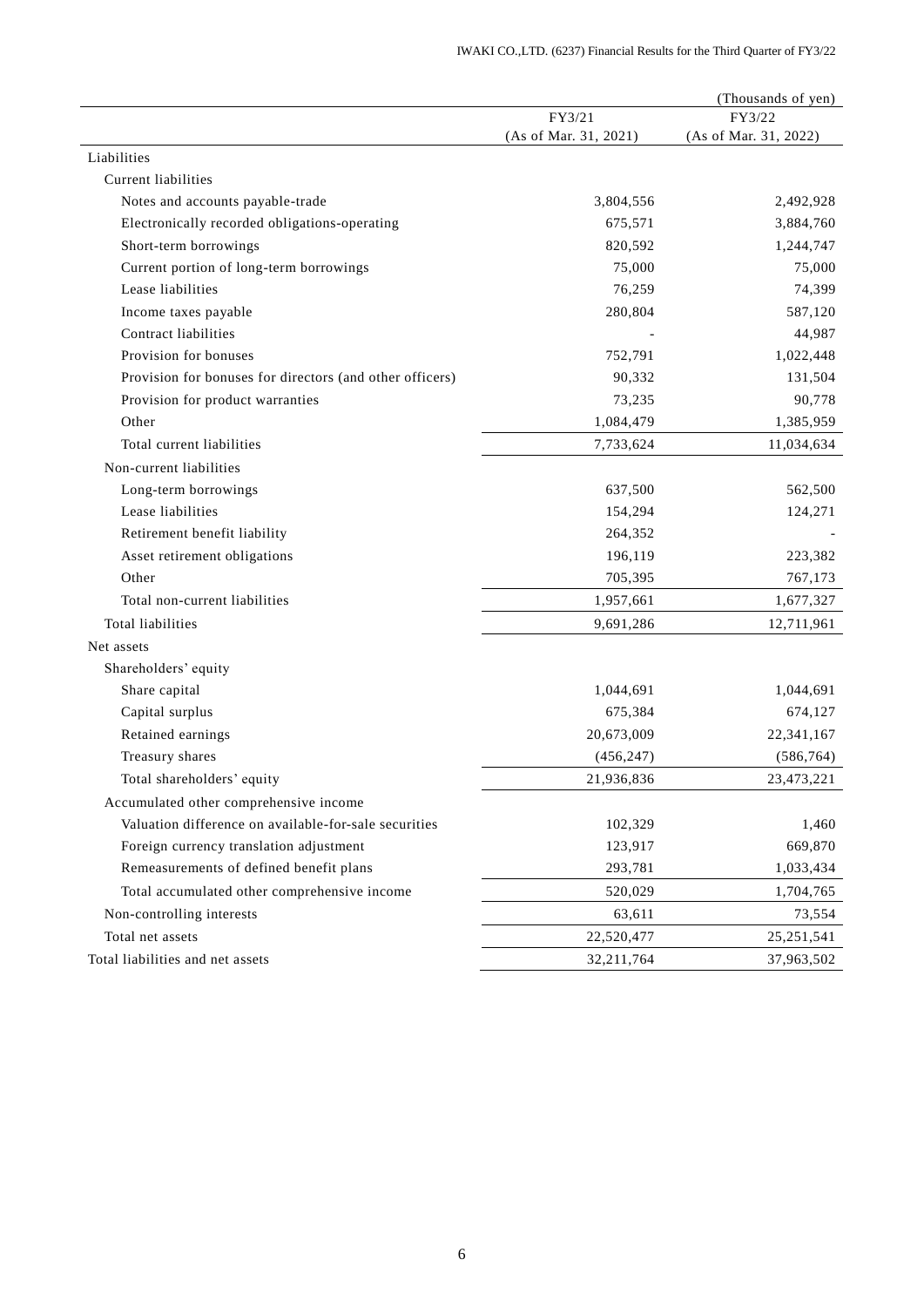# **(2) Consolidated Statements of Income and Comprehensive Income**

# **Consolidated Statement of Income**

|                                                                  |                                  | (Thousands of yen)               |
|------------------------------------------------------------------|----------------------------------|----------------------------------|
|                                                                  | FY3/21                           | FY3/22                           |
|                                                                  | $(Apr. 1, 2020 - Mar. 31, 2021)$ | $(Apr. 1, 2021 - Mar. 31, 2022)$ |
| Net sales                                                        | 28,162,392                       | 32,439,738                       |
| Cost of sales                                                    | 18,459,042                       | 21,410,373                       |
| Gross profit                                                     | 9,703,349                        | 11,029,364                       |
| Selling, general and administrative expenses                     | 7,996,815                        | 8,889,922                        |
| Operating profit                                                 | 1,706,534                        | 2,139,442                        |
| Non-operating income                                             |                                  |                                  |
| Interest income                                                  | 7,438                            | 3,059                            |
| Dividend income                                                  | 21,902                           | 16,224                           |
| Share of profit of entities accounted for using<br>equity method | 509,391                          | 801,694                          |
| Foreign exchange gains                                           |                                  | 38,450                           |
| Other                                                            | 50,321                           | 37,190                           |
| Total non-operating income                                       | 589,054                          | 896,619                          |
| Non-operating expenses                                           |                                  |                                  |
| Interest expenses                                                | 24,553                           | 17,936                           |
| Commission expenses                                              | 5,749                            | 9,424                            |
| Foreign exchange losses                                          | 23,965                           |                                  |
| Loss on amortization of restricted stock<br>remuneration         | 6,944                            |                                  |
| Other                                                            | 12,312                           | 16,199                           |
| Total non-operating expenses                                     | 73,525                           | 43,560                           |
| Ordinary profit                                                  | 2,222,063                        | 2,992,500                        |
| Extraordinary income                                             |                                  |                                  |
| Gain on sale of non-current assets                               | 243                              | 172                              |
| Gain on sale of investment securities                            |                                  | 140,267                          |
| Gain on step acquisitions                                        | 381,161                          |                                  |
| Insurance claim income                                           |                                  | 39,668                           |
| Other                                                            |                                  | 1,005                            |
| Total extraordinary income                                       | 381,405                          | 181,113                          |
| <b>Extraordinary losses</b>                                      |                                  |                                  |
| Loss on retirement of non-current assets                         | 7,164                            | 10.555                           |
| Loss on sale of non-current assets                               |                                  | 862                              |
| Settlement payments                                              |                                  | 55,000                           |
| Total extraordinary losses                                       | 7,164                            | 66,418                           |
| Profit before income taxes                                       | 2,596,303                        | 3,107,195                        |
| Income taxes-current                                             | 494,677                          | 841,884                          |
| Income taxes-deferred                                            | 1,576                            | (150, 515)                       |
| Total income taxes                                               | 496,253                          | 691,369                          |
| Profit                                                           | 2,100,049                        | 2,415,826                        |
| Profit attributable to non-controlling interests                 | 8,855                            | 19,079                           |
| Profit attributable to owners of parent                          | 2,091,193                        | 2,396,747                        |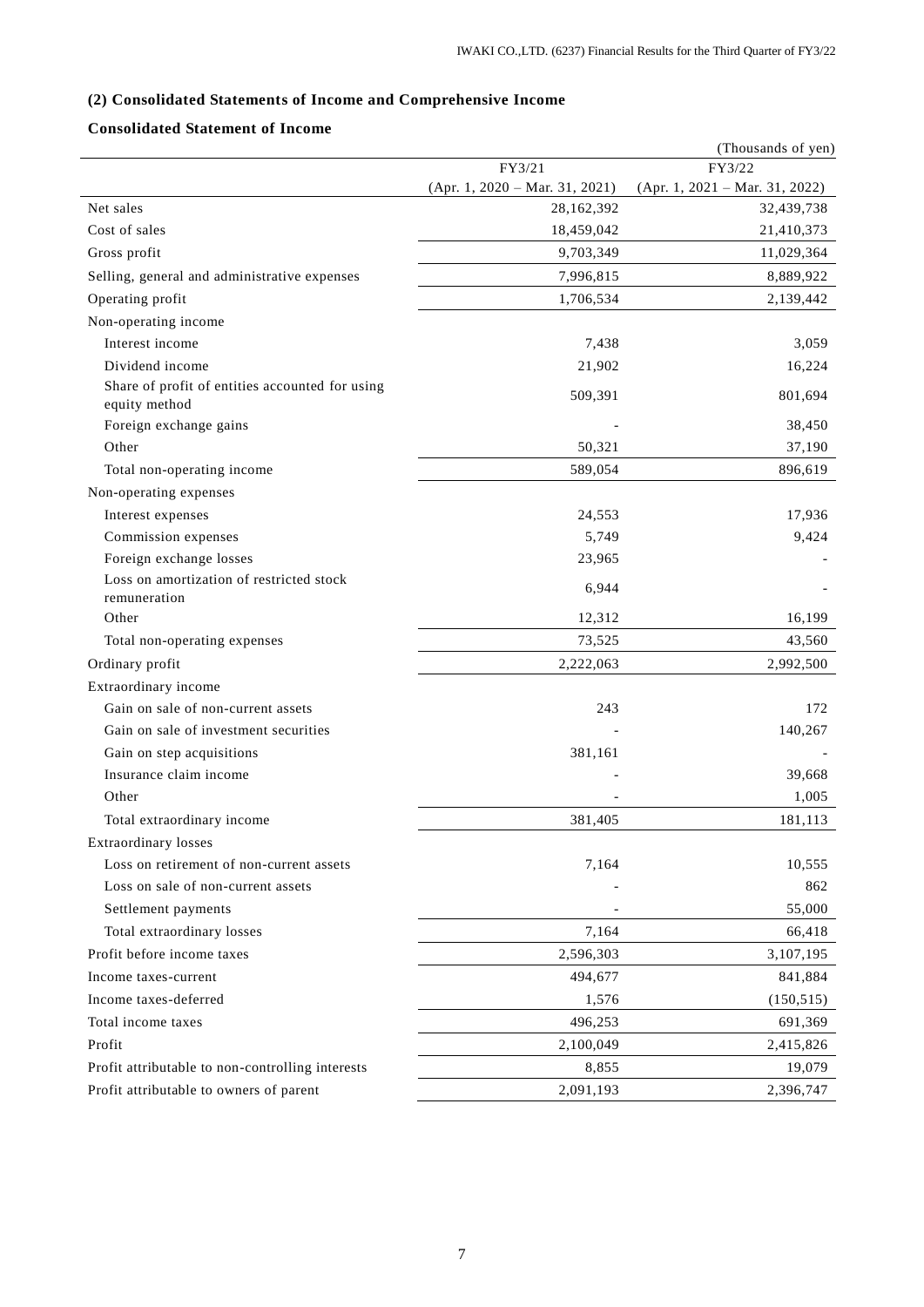| Consonuated Statement of Comprenensive Income                                        |           |                                                                   |
|--------------------------------------------------------------------------------------|-----------|-------------------------------------------------------------------|
|                                                                                      |           | (Thousands of yen)                                                |
|                                                                                      | FY3/21    | FY3/22                                                            |
|                                                                                      |           | $(Apr. 1, 2020 - Mar. 31, 2021)$ $(Apr. 1, 2021 - Mar. 31, 2022)$ |
| Profit                                                                               | 2,100,049 | 2,415,826                                                         |
| Other comprehensive income                                                           |           |                                                                   |
| Valuation difference on available-for-sale securities                                | 13,862    | (100, 962)                                                        |
| Foreign currency translation adjustment                                              | (52, 157) | 376,587                                                           |
| Remeasurements of defined benefit plans, net of tax                                  | 429,414   | 739,653                                                           |
| Share of other comprehensive income of entities<br>accounted for using equity method | 23,766    | 171,730                                                           |
| Total other comprehensive income                                                     | 414,887   | 1,187,008                                                         |
| Comprehensive income                                                                 | 2,514,937 | 3,602,835                                                         |
| Comprehensive income attributable to owners of<br>parent                             | 2,507,249 | 3,581,482                                                         |
| Comprehensive income attributable to<br>non-controlling interests                    | 7,687     | 21,352                                                            |

# **Consolidated Statement of Comprehensive Income**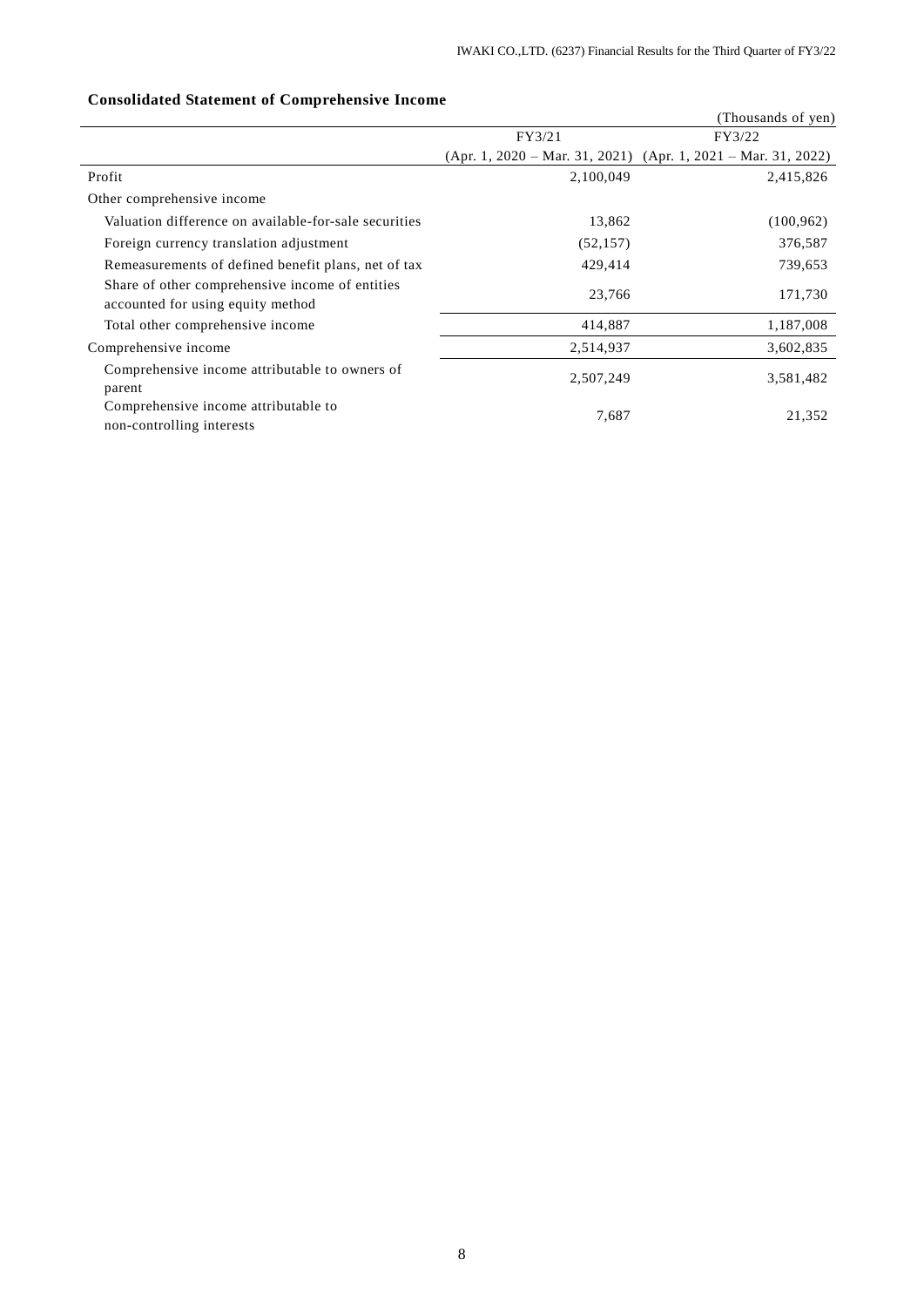# **(3) Consolidated Statement of Changes in Equity**

FY3/21 (Apr. 1, 2020 – Mar. 31, 2021)

|                                                            |                          |                 |                      |                 | (Thousands of yen)            |
|------------------------------------------------------------|--------------------------|-----------------|----------------------|-----------------|-------------------------------|
|                                                            |                          |                 | Shareholders' equity |                 |                               |
|                                                            | Share capital            | Capital surplus | Retained earnings    | Treasury shares | Total shareholders'<br>equity |
| Balance at beginning<br>of period                          | 1,044,691                | 675,803         | 19,143,574           | (475, 730)      | 20,388,338                    |
| Changes during period                                      |                          |                 |                      |                 |                               |
| Dividends of surplus                                       |                          |                 | (561,759)            |                 | (561,759)                     |
| Profit attributable to<br>owners of parent                 |                          |                 | 2,091,193            |                 | 2,091,193                     |
| Disposal of treasury<br>shares                             |                          | (419)           |                      | 19,482          | 19,063                        |
| Net changes in items<br>other than<br>shareholders' equity |                          |                 |                      |                 |                               |
| Total changes during<br>period                             | $\overline{\phantom{a}}$ | (419)           | 1,529,434            | 19,482          | 1,548,498                     |
| Balance at end of<br>period                                | 1,044,691                | 675,384         | 20,673,009           | (456, 247)      | 21,936,836                    |

|                                                            | Accumulated other comprehensive income                         |                                                  |                                               |                                                          |                              |                     |
|------------------------------------------------------------|----------------------------------------------------------------|--------------------------------------------------|-----------------------------------------------|----------------------------------------------------------|------------------------------|---------------------|
|                                                            | Valuation<br>difference on<br>available-for-sale<br>securities | Foreign<br>currency<br>translation<br>adjustment | Remeasurements<br>of defined<br>benefit plans | Total<br>accumulated<br>other<br>comprehensive<br>income | Non-controlling<br>interests | Total net<br>assets |
| Balance at beginning<br>of period                          | 88,669                                                         | 150,937                                          | (135, 633)                                    | 103,974                                                  | 31,510                       | 20,523,823          |
| Changes during period                                      |                                                                |                                                  |                                               |                                                          |                              |                     |
| Dividends of surplus                                       |                                                                |                                                  |                                               |                                                          |                              | (561, 759)          |
| Profit attributable to<br>owners of parent                 |                                                                |                                                  |                                               |                                                          |                              | 2,091,193           |
| Disposal of treasury<br>shares                             |                                                                |                                                  |                                               |                                                          |                              | 19,063              |
| Net changes in items<br>other than<br>shareholders' equity | 13,660                                                         | (27,019)                                         | 429,414                                       | 416,055                                                  | 32,100                       | 448,156             |
| Total changes during<br>period                             | 13,660                                                         | (27,019)                                         | 429,414                                       | 416,055                                                  | 32,100                       | 1,996,654           |
| Balance at end of<br>period                                | 102,329                                                        | 123,917                                          | 293,781                                       | 520,029                                                  | 63,611                       | 22,520,477          |

(Thousands of yen)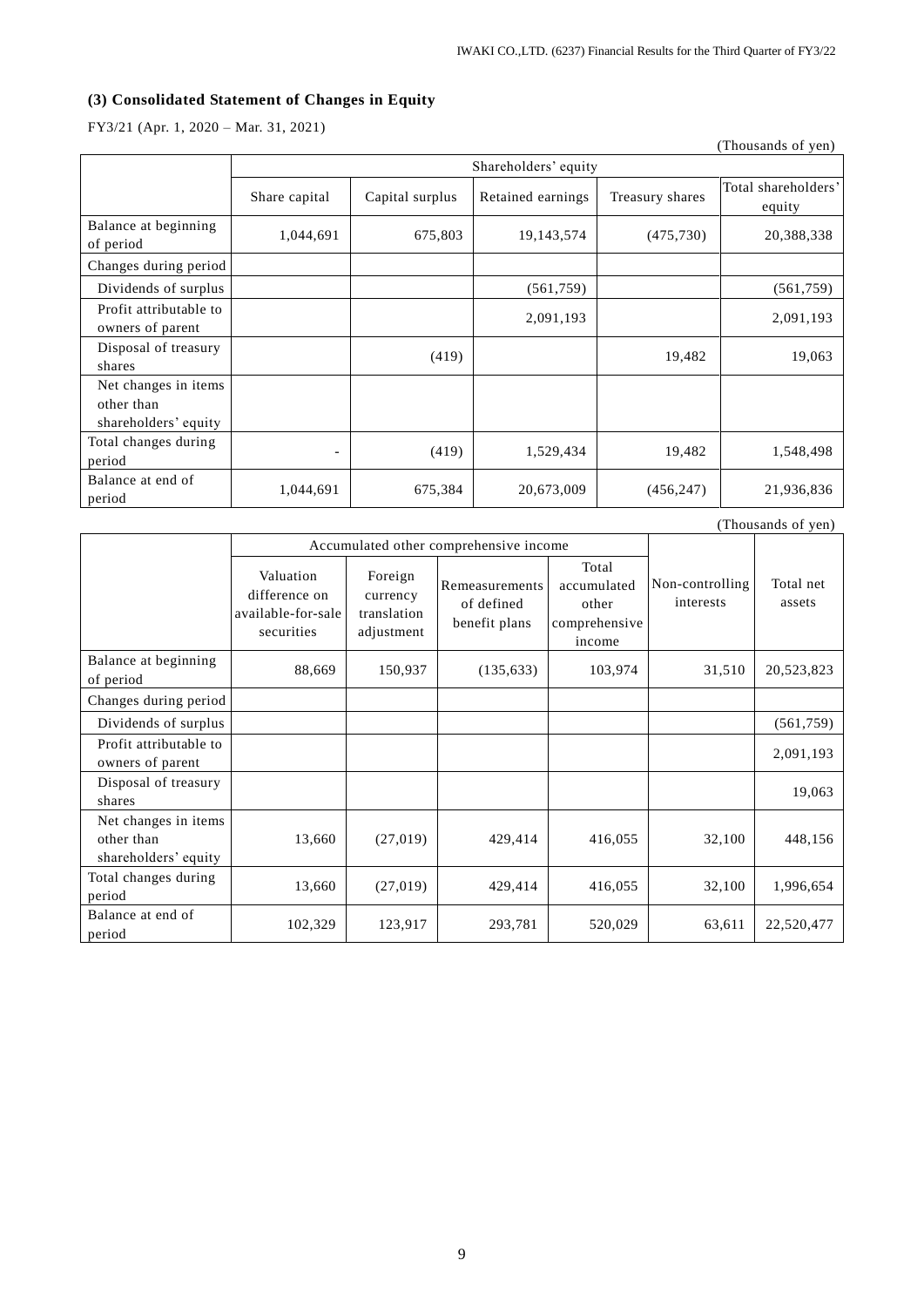## FY3/22 (Apr. 1, 2021 – Mar. 31, 2022)

(Thousands of yen)

|                                                            | Shareholders' equity |                 |                   |                 |                               |
|------------------------------------------------------------|----------------------|-----------------|-------------------|-----------------|-------------------------------|
|                                                            | Share capital        | Capital surplus | Retained earnings | Treasury shares | Total shareholders'<br>equity |
| Balance at beginning<br>of period                          | 1,044,691            | 675,384         | 20,673,009        | (456, 247)      | 21,936,836                    |
| Changes during period                                      |                      |                 |                   |                 |                               |
| Dividends of surplus                                       |                      |                 | (725,680)         |                 | (725, 680)                    |
| Profit attributable to<br>owners of parent                 |                      |                 | 2,396,747         |                 | 2,396,747                     |
| Purchase of treasury<br>shares                             |                      |                 |                   | (181, 687)      | (181, 687)                    |
| Disposal of treasury<br>shares                             |                      | (1,257)         | (2,908)           | 51,171          | 47,005                        |
| Net changes in items<br>other than<br>shareholders' equity |                      |                 |                   |                 |                               |
| Total changes during<br>period                             |                      | (1,257)         | 1,668,157         | (130, 516)      | 1,536,384                     |
| Balance at end of<br>period                                | 1,044,691            | 674,127         | 22,341,167        | (586, 764)      | 23,473,221                    |

| (Thousands of yen)                                         |                                                                |                                                  |                                               |                                                          |                              |                     |
|------------------------------------------------------------|----------------------------------------------------------------|--------------------------------------------------|-----------------------------------------------|----------------------------------------------------------|------------------------------|---------------------|
|                                                            |                                                                |                                                  | Accumulated other comprehensive income        |                                                          |                              |                     |
|                                                            | Valuation<br>difference on<br>available-for-sale<br>securities | Foreign<br>currency<br>translation<br>adjustment | Remeasurements<br>of defined<br>benefit plans | Total<br>accumulated<br>other<br>comprehensive<br>income | Non-controlling<br>interests | Total net<br>assets |
| Balance at beginning<br>of period                          | 102,329                                                        | 123,917                                          | 293,781                                       | 520,029                                                  | 63,611                       | 22,520,477          |
| Changes during period                                      |                                                                |                                                  |                                               |                                                          |                              |                     |
| Dividends of surplus                                       |                                                                |                                                  |                                               |                                                          |                              | (725, 680)          |
| Profit attributable to<br>owners of parent                 |                                                                |                                                  |                                               |                                                          |                              | 2,396,747           |
| Purchase of treasury<br>shares                             |                                                                |                                                  |                                               |                                                          |                              | (181, 687)          |
| Disposal of treasury<br>shares                             |                                                                |                                                  |                                               |                                                          |                              | 47,005              |
| Net changes in items<br>other than<br>shareholders' equity | (100, 869)                                                     | 545,952                                          | 739,653                                       | 1,184,735                                                | 9,943                        | 1,194,678           |
| Total changes during<br>period                             | (100, 869)                                                     | 545,952                                          | 739,653                                       | 1,184,735                                                | 9,943                        | 2,731,063           |
| Balance at end of<br>period                                | 1,460                                                          | 669,870                                          | 1,033,434                                     | 1,704,765                                                | 73,554                       | 25, 251, 541        |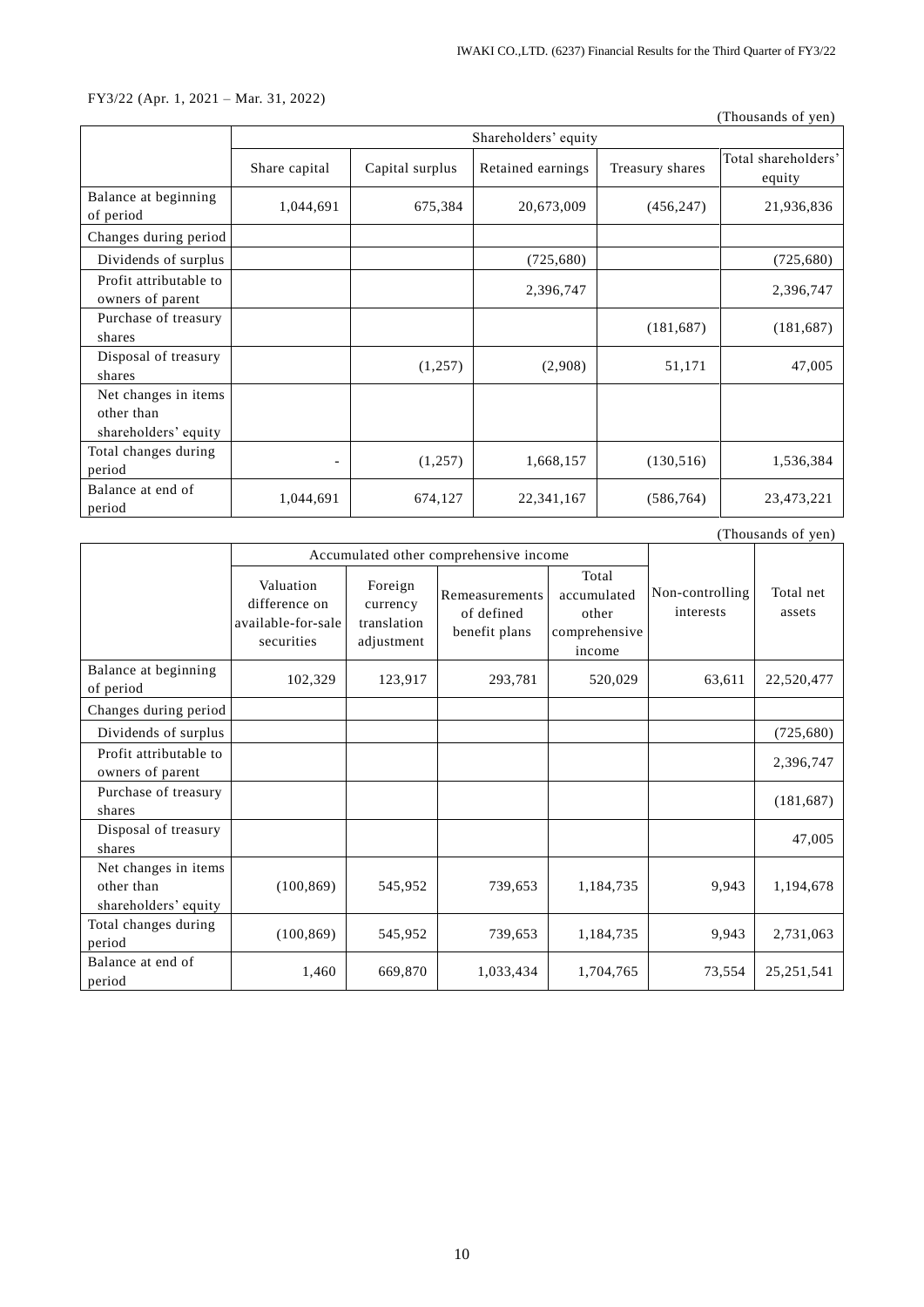|                                                                                                |                                                               | (Thousands of yen) |
|------------------------------------------------------------------------------------------------|---------------------------------------------------------------|--------------------|
|                                                                                                | FY3/21                                                        | FY3/22             |
|                                                                                                | (Apr. 1, 2020 - Mar. 31, 2021) (Apr. 1, 2021 - Mar. 31, 2022) |                    |
| Cash flows from operating activities                                                           |                                                               |                    |
| Profit before income taxes                                                                     | 2,596,303                                                     | 3,107,195          |
| Depreciation                                                                                   | 725,795                                                       | 759,607            |
| Amortization of goodwill                                                                       | 39,832                                                        | 83,520             |
| Increase (decrease) in allowance for doubtful accounts                                         | (955)                                                         | 22,280             |
| Increase (decrease) in provision for bonuses                                                   | 26,713                                                        | 269,179            |
| Increase (decrease) in provision for bonuses for directors<br>(and other officers)             | 47,037                                                        | 41,014             |
| Increase (decrease) in retirement benefit liability                                            | (27, 924)                                                     | (88, 664)          |
| Increase (decrease) in provision for retirement benefits<br>for directors (and other officers) | (51,687)                                                      |                    |
| Interest and dividend income                                                                   | (29, 340)                                                     | (19, 283)          |
| Insurance claim income                                                                         |                                                               | (39, 668)          |
| Interest expenses                                                                              | 24,553                                                        | 17,936             |
| Loss (gain) on sales of investment securities                                                  |                                                               | (140, 267)         |
| Foreign exchange losses (gains)                                                                | 32,170                                                        | 74,171             |
| Share of loss (profit) of entities accounted for using<br>equity method                        | (509, 391)                                                    | (801, 694)         |
| Loss (gain) on step acquisitions                                                               | (381, 161)                                                    |                    |
| Decrease (increase) in trade receivables                                                       | 49,062                                                        | (786, 800)         |
| Decrease (increase) in inventories                                                             | 7,477                                                         | (1,707,470)        |
| Increase (decrease) in trade payables                                                          | (244, 575)                                                    | 1,819,770          |
| Increase (decrease) in accounts payable-other                                                  | (85, 764)                                                     | 61,376             |
| Increase (decrease) in accrued expenses                                                        | 42,893                                                        | 88,104             |
| Increase (decrease) in accrued consumption taxes                                               | (267, 890)                                                    | (14, 130)          |
| Settlement payments                                                                            |                                                               | 55,000             |
| Other, net                                                                                     | 33,539                                                        | (6, 403)           |
| Subtotal                                                                                       | 2,026,686                                                     | 2,794,773          |
| Interest and dividends received                                                                | 358,225                                                       |                    |
| Proceeds from insurance income                                                                 |                                                               | 542,956<br>39,668  |
|                                                                                                |                                                               |                    |
| Interest paid                                                                                  | (17, 739)                                                     | (12, 664)          |
| Settlement paid                                                                                |                                                               | (55,000)           |
| Income taxes paid                                                                              | (277, 642)                                                    | (598, 827)         |
| Net cash provided by (used in) operating activities                                            | 2,089,531                                                     | 2,710,905          |
| Cash flows from investing activities                                                           |                                                               |                    |
| Payments into time deposits                                                                    | (213, 621)                                                    | (201, 063)         |
| Proceeds from withdrawal of time deposits                                                      | 342,008                                                       | 199,563            |
| Purchase of property, plant and equipment and intangible<br>assets                             | (594, 693)                                                    | (628, 194)         |
| Proceeds from sale of property, plant and equipment and<br>intangible assets                   | 770                                                           | 2,233              |
| Proceeds from sale of investment securities                                                    |                                                               | 198,967            |
| Purchase of shares of subsidiaries resulting in change in<br>scope of consolidation            | (442, 071)                                                    |                    |
| Other, net                                                                                     | (12, 506)                                                     | (697)              |
| Net cash provided by (used in) investing activities                                            | (920, 113)                                                    | (429, 191)         |

# **(4) Consolidated Statement of Cash Flows**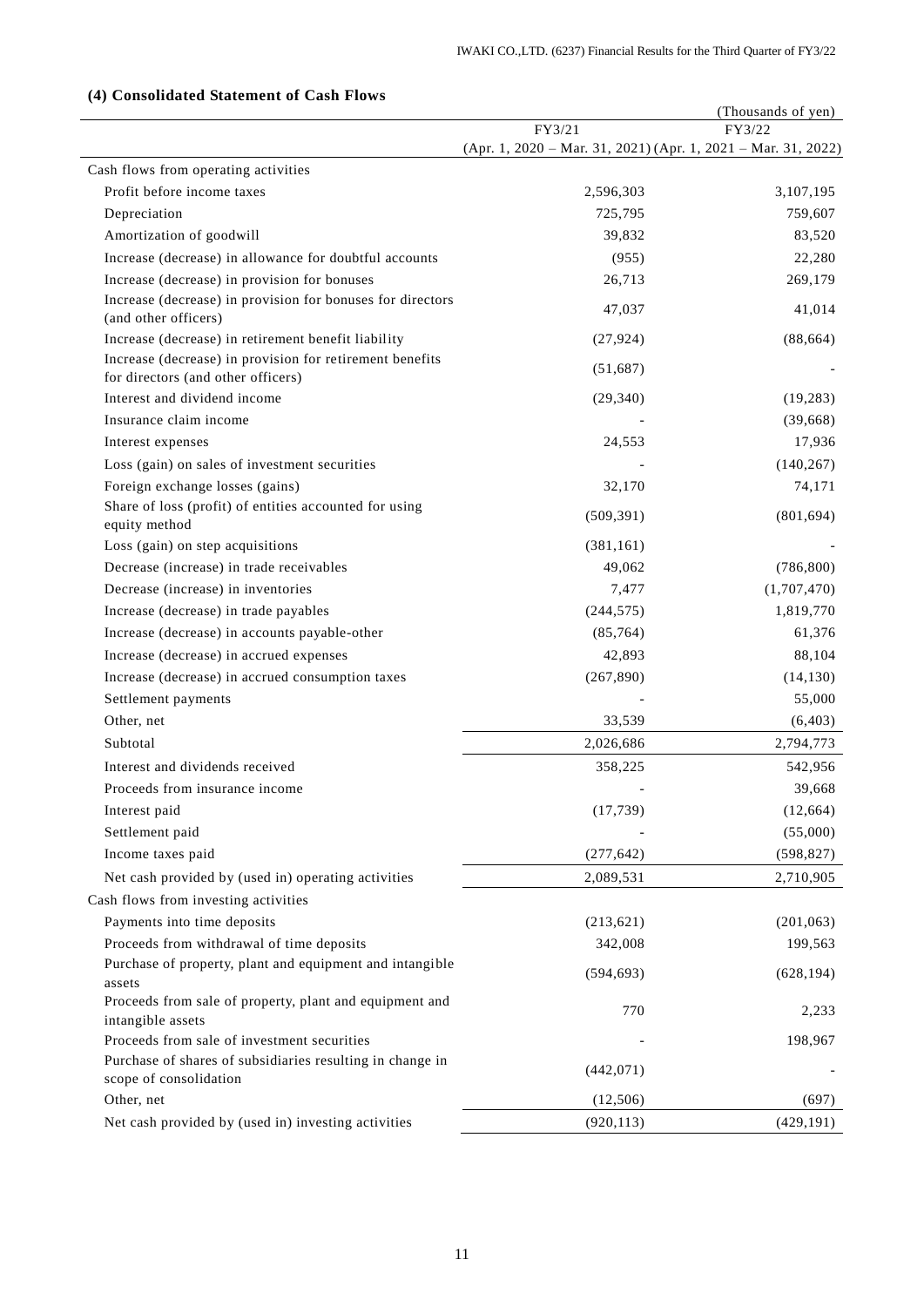|                                                                |                                  | (Thousands of yen)               |
|----------------------------------------------------------------|----------------------------------|----------------------------------|
|                                                                | FY3/21                           | FY3/22                           |
|                                                                | $(Apr. 1, 2020 - Mar. 31, 2021)$ | $(Apr. 1, 2021 - Mar. 31, 2022)$ |
| Cash flows from financing activities                           |                                  |                                  |
| Net increase (decrease) in short-term borrowings               | 107,249                          | 489,092                          |
| Proceeds from long-term borrowings                             | 750,000                          |                                  |
| Repayments of long-term borrowings                             | (37,500)                         | (75,000)                         |
| Repayments of lease liabilities                                | (53, 913)                        | (76, 957)                        |
| Purchase of treasury shares                                    |                                  | (181,687)                        |
| Dividends paid                                                 | (560, 932)                       | (723, 377)                       |
| Dividends paid to previous shareholders of new<br>subsidiaries | (50, 172)                        |                                  |
| Dividends paid to non-controlling interests                    | (5,653)                          | (11, 409)                        |
| Net cash provided by (used in) financing activities            | 149,076                          | (579, 340)                       |
| Effect of exchange rate change on cash and cash<br>equivalents | (89,087)                         | (64, 610)                        |
| Net increase (decrease) in cash and cash equivalents           | 1,229,406                        | 1,637,764                        |
| Cash and cash equivalents at beginning of period               | 5,706,726                        | 6,936,133                        |
| Cash and cash equivalents at end of period                     | 6,936,133                        | 8,573,897                        |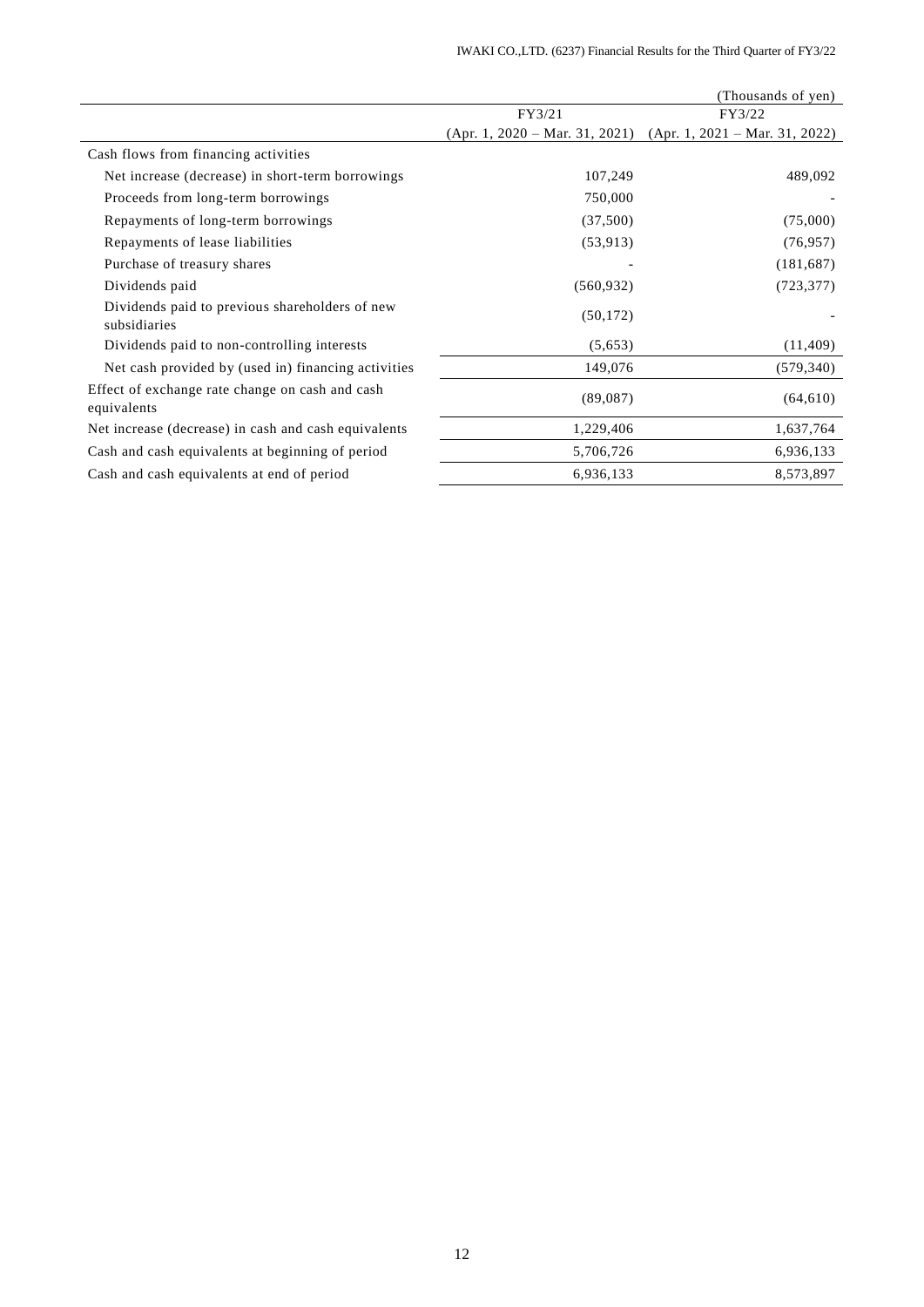#### **(5) Notes to Consolidated Financial Statements**

## **Going Concern Assumption**

Not applicable.

## **Changes in Accounting Policies**

### Application of the Accounting Standard for Revenue Recognition

Iwaki started to apply the Accounting Standard for Revenue Recognition (Accounting Standards Board of Japan (ASBJ) Statement No. 29, March 31, 2020) and the Implementation Guidance on Accounting Standard for Revenue Recognition (ASBJ Guidance No. 30, March 26, 2021) at the beginning of the current fiscal year. Based on this standard, revenue expected to be received in exchange for the provision of goods and services is recognized when the control of the goods and services is transferred to customers.

In prior years, revenue for some export sales was recognized by using the shipping date standard. Due to the use of this new standard, revenue for these sales is now recognized when risk concerning the products is transferred to the customer in accordance with trade terms stipulated by International Commercial Terms (Incoterms) and other guidelines.

For sales of products in Japan, the alternate treatment specified in Paragraph 98 of the Implementation Guidance on Accounting Standard for Revenue Recognition is also applied. Revenue is recognized when a product is shipped in cases where the time between the shipment of a product and the transfer of control to a customer is the normal length of time.

The new revenue recognition standard is applied in accordance with the transitional treatment prescribed in the proviso to Paragraph 84 of this standard. There was no effect on retained earnings at the beginning of the current fiscal year. In addition, the application of this standard had no effect on earnings in the current fiscal year.

Due to the application of the new revenue recognition standard, the "notes and accounts receivable-trade" item in the current assets section of the consolidated balance sheet in the previous fiscal year is, beginning with the current fiscal year, presented as "notes receivable-trade" and "accounts receivable-trade." In addition, the "other" item in the current liabilities section is, beginning with the current fiscal year, presented as "contract liabilities" and "other." In accordance with the transitional treatment prescribed in Paragraph 89-2 of this new standard, no reclassification has been made to the prior year's consolidated financial statements to conform to the new presentation.

## Application of the Accounting Standard for Measurement of Fair Value

Iwaki started to apply the Accounting Standard for Measurement of Fair Value, etc. (ASBJ Statement No. 30, July 4, 2019) at the beginning of the current fiscal year, and has applied the new accounting policies set forth by the Accounting Standard for Measurement of Fair Value, etc. prospectively in accordance with the transitional measures in Paragraph 19 of the Accounting Standard for Measurement of Fair Value and Paragraph 44-2 of the Accounting Standard for Financial Instruments (ASBJ Statement No. 10, July 4, 2019).

There is no effect of the application of these standards on the consolidated financial statements.

#### **Reclassifications**

## Consolidated Statement of Income

"Commission expenses," included in "Other" under non-operating expenses in the previous fiscal year, is presented separately from the current fiscal year due to an increase in its monetary materiality. To conform to this change, the consolidated financial statements for the previous fiscal year are reclassified.

As a result, "Other" (18,062 thousand yen) under non-operating expenses presented in the previous fiscal year's consolidated statement of income has been reclassified and divided into "Commission expenses" (5,749 thousand yen) and "Other" (12,312 thousand yen).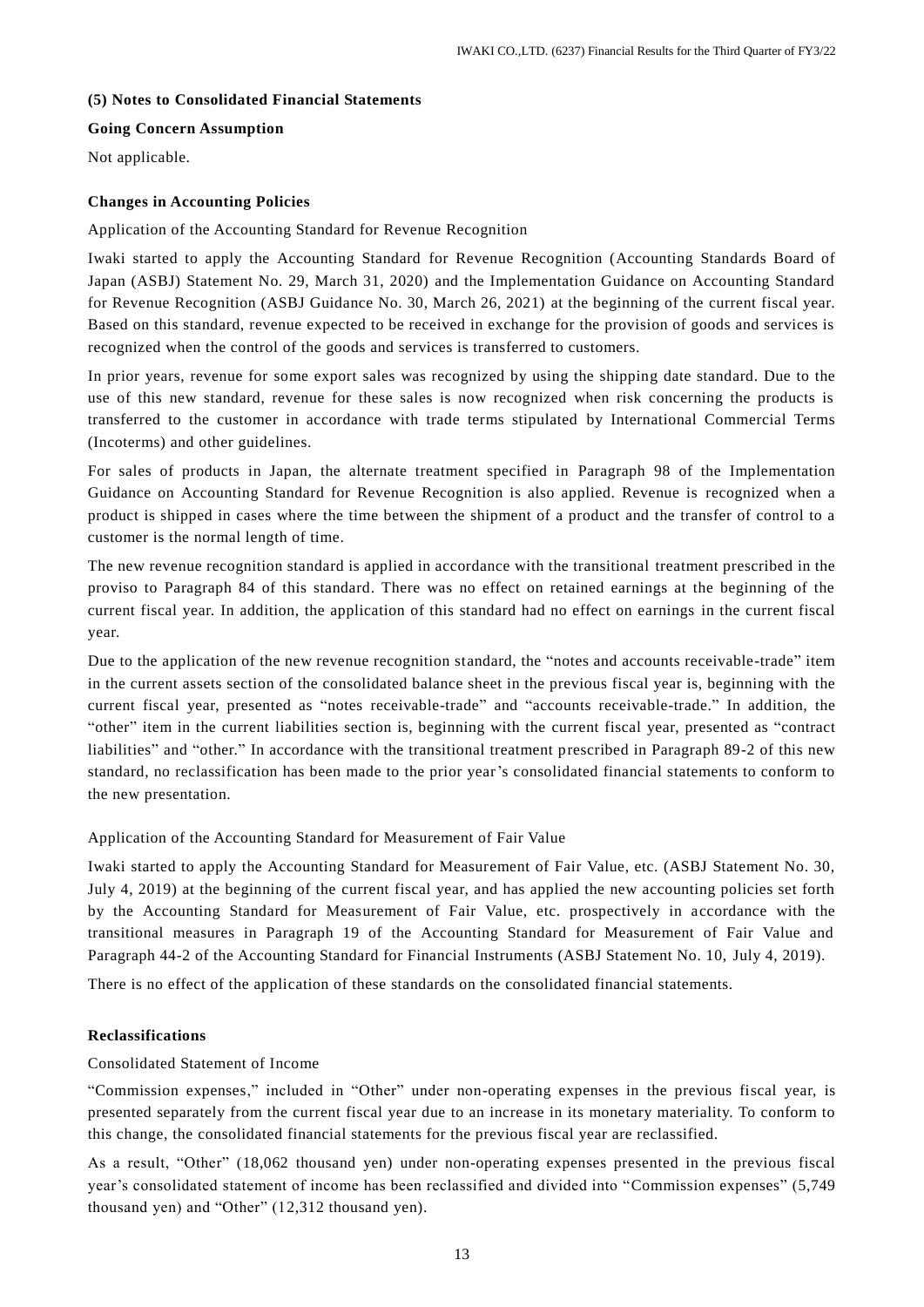#### **Segment and Other Information**

## a. Segment information

Omitted because chemical pumps are the only business of the Iwaki Group.

## b. Related information

FY3/21 (Apr. 1, 2020 – Mar. 31, 2021)

# 1. Information by product or service

| (Thousands of yen) |                |                 |                    |                     |            |
|--------------------|----------------|-----------------|--------------------|---------------------|------------|
| External sales     | Magnetic drive | Metering pumps  | Pneumatic drive    | Rotary displacement |            |
|                    | pumps          |                 | pumps              | pumps               |            |
|                    | 9.044.181      | 5,211,942       | 2,687,164          | 2,134,797           |            |
|                    | Air pumps      | System products | Purchased products | Other               | Total      |
|                    | 1,589,987      | 1,419,265       | 2,575,477          | 3,499,577           | 28,162,392 |

#### 2. Information by region

#### (1) Net sales

|            |           |           |           |          |          | (Thousands of ven) |
|------------|-----------|-----------|-----------|----------|----------|--------------------|
| Japan      | Europe    | Americas  | Asıa      | China    | Other    | Total              |
| 16,686,089 | 2,963,399 | 3,543,310 | 2.186.612 | .768.836 | ,014,145 | 28.162.392         |

Note: Classification of net sales is based on the location of the client and categorized by country or region.

#### (2) Property, plant and equipment

|           |         |          |        | (Thousands of yen) |
|-----------|---------|----------|--------|--------------------|
| Japan     | Europe  | Americas | Asıa   | Total              |
| 4,819,080 | 661,234 | 70,342   | 48,782 | 5,699,439          |

#### 3. Information by major client

Omitted because no specific external client accounts for 10% or more of net sales in the consolidated statement of income.

## FY3/22 (Apr. 1, 2021 – Mar. 31, 2022)

#### 1. Information by product or service

|                |                |                 |                    | (Thousands of yen)  |            |
|----------------|----------------|-----------------|--------------------|---------------------|------------|
|                | Magnetic drive | Metering pumps  | Pneumatic drive    | Rotary displacement |            |
|                | pumps          |                 | pumps              | pumps               |            |
| External sales | 10,828,106     | 5,483,689       | 4, 243, 157        | 2,118,435           |            |
|                | Air pumps      | System products | Purchased products | Other               | Total      |
|                | .566,008       | .625,220        | 2,750,359          | 3,824,760           | 32,439,738 |

## 2. Information by region

(1) Net sales

|            |                  |           |           |           |           | (Thousands of yen) |
|------------|------------------|-----------|-----------|-----------|-----------|--------------------|
| Japan      | Europe           | Americas  | Asia      | China     | Other     | Total              |
| 17,997,597 | 3.972.<br>72.181 | 4,301,038 | 2,865,598 | 2.044.069 | 1,259,253 | 32,439,738         |

Note: Classification of net sales is based on the location of the client and categorized by country or region.

#### (2) Property, plant and equipment

|          |         |          |        | (Thousands of yen) |
|----------|---------|----------|--------|--------------------|
| Japan    | Europe  | Americas | Asıa   | Total              |
| .770.657 | 686,983 | 88.834   | 50,698 | .697.              |

#### 3. Information by major client

Omitted because no specific external client accounts for 10% or more of net sales in the consolidated statement of income.